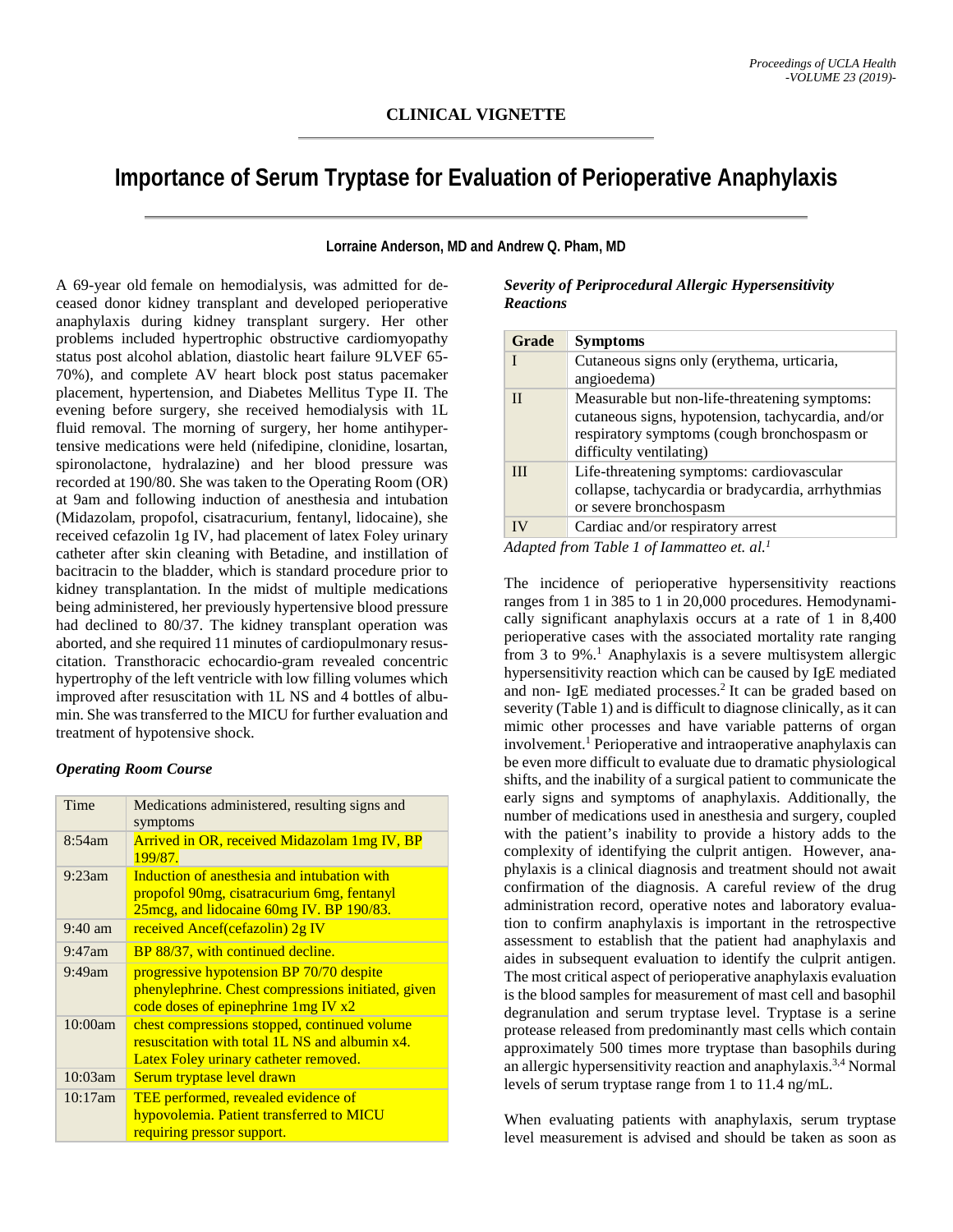possible after symptom onset. Three timed serial measurements can be helpful in determining whether the episode was due to anaphylaxis. "British guidelines explicitly recommend that serial blood samples for acute serum tryptase should be taken as soon as possible after the onset of symptoms and at 1 to 2 hours following symptoms onset and a baseline sample at least 24 hours after the episode."5 The timing reflects the 2hour halflife of tryptase, where the peak is 1 to 2 hours after symptom onset and the return to baseline is 6-8 hours after symptom onset. Stone et al reports that tryptase can remain elevated at 50% above baseline for up to 10 hours.<sup>6</sup> There is no international consensus criteria for elevation or a percentage change from baseline that corresponds to an elevated level, although  $\geq 11.4$ ng/mL is frequently cited. Other values include serum tryptase  $\geq 2 + 1.2$  x baseline tryptase levels.<sup>7</sup> Elevated serum tryptase is highly suggestive of anaphylaxis, though a normal tryptase does not rule out anaphylaxis. Tryptase elevations are more likely to be found in cases of anaphylaxis due to medications, stinging insect venoms, and reactions involving hypotension. Previous studies reported that patients normotensive during anaphylaxis and those with food-induced anaphylaxis do not show an elevation in serum tryptase as often as other causes of anaphylaxis, while the presence of hypotension predicts a higher serum tryptase level.<sup>8,9</sup> The presence of hypotension significantly increases the probability of having levels of acute serum tryptase  $\geq$  11.4ng/Ml. Mertes et al reported "high levels of acute serum tryptase in patients developing severe cardiovascular perioperative anaphylaxis during general anesthesia."10 Buka et al obtained serum tryptase in 141 cases (33 percent) at a mean time period of 4.75 hours after onset of symptoms and again after resolution in 23 cases. A serum tryptase above 12.4 ng/mL showed high specificity (88 percent) and positive predictive value (0.93) and low sensitivity (28 percent) and negative predictive values (0.17). British guidelines recommend acute serum tryptase measurements in children, and in cases of drug induced, venom induced or idiopathic anaphylaxis.5 Acute serum tryptase often take several days to result and are not typically available to clinicians until >72hours after ordering the test. Additionally, the presence of an elevated serum tryptase does not identify the mechanism of the reaction as IgE mediated or non- IgE mediated.

Following a perioperative allergic hypersensitivity reaction, comprehensive skin testing to all perioperative agents along with specific IgE to latex has variable ability to identify the causative agents ranging from  $18-91\%$ .<sup>1</sup> Medication skin tests are performed using the skin test guidelines jointly published by the European Network for Drug Allergy (ENDA) and the European Academy of Allergy and Clinical Immunology (EAACI) drug allergy interest groups, which specify non irritating concentrations for NMBAs, induction agents, opiates and local anesthetics.11 Medication skin tests can be considered if the mechanism of action is suspected to be IgE mediated. However, skin testing is of no benefit in the evaluation of anaphylaxis due to a non-IgE mediated mechanism. Further-

more, the timing of skin test must be 4-8 weeks after anaphylaxis due to the risk of false negatives. False negatives on skin test performed sooner than 4-6 weeks after anaphylaxis may occur due to time needed for basophils and mast cells to replenish their cells with allergic mediators expended during the anaphylaxis event. This post anaphylaxis period of 4-8 weeks is called the refractory period. Recent U.S studies cited the most common identifiable cause of perioperative allergic hypersensitivity as antibiotics, while most European studies identified neuromuscular blocking agents (NMBAs) as the most likely cause.<sup>1</sup> In general, NMBAs are known causes of immediate hypersensitivity reactions during anesthesia with high cross reactivity among agents. A 2017 retrospective study sought to identify causative agents of periprocedural hypersensitivity reactions in 34 patients and identified the most common causative class of medications was induction agents (midazolam, etomidate, ketamine and propofol) followed by cefazolin.<sup>1</sup> Testing for IgE mediated hypersensitivity to antibiotics is very limited. There are no validated allergy skin or blood tests available to evaluate the likelihood of an IgE mediated reaction to any drug other than select penicillin related as the sensitivity and specificity of IgE mediated testing to antibiotics is not known. To evaluate the likelihood of an IgE mediated hypersensitivity reaction to a non-penicillin antibiotic, a graded dose challenge can be utilized in the appropriate circumstance. To determine if a patient is allergic to any drug other than penicillin, amoxicillin or cefazolin, the patient would have to be given the medications in increasing amounts over hours and observed for evidence of an IgE mediated reaction.

We determined that our patient needed skin testing to cefazolin, propofol and rocuronium as anesthesiology expressed a desire to use rocuronium or vecuronium for her planned kidney transplant. Her testing included serum tryptase with in 4hours of allergic hypersensitivity symptoms/anaphylaxis, a baseline serum tryptase after hospital discharge, latex specific IgE as there is no available validated skin test to evaluate for IgE mediated latex allergic hypersensitivity. In addition to skin testing for cefazolin antibiotic, neuromuscular blocking agent rocuronium and induction agent propofol no sooner than 4-8 weeks following anaphylaxis. Results showed serum latex IgE negative, serum tryptase elevated at 176 *ug/L* at the time of anaphylaxis with a slow decline 3 and 6 hours after and a baseline serum tryptase of 6.4 *ug/L*. The perioperative skin test results were positive to cefazolin, which was subsequently avoided. The patient tolerated subsequent anesthesia and had a successful renal transplant.

## *Labs*

| Component<br>Latest Ref Rng & Units         |        |
|---------------------------------------------|--------|
| Latex $(k82)$ IgE<br>$\epsilon = 0.34$ kU/L | < 0.10 |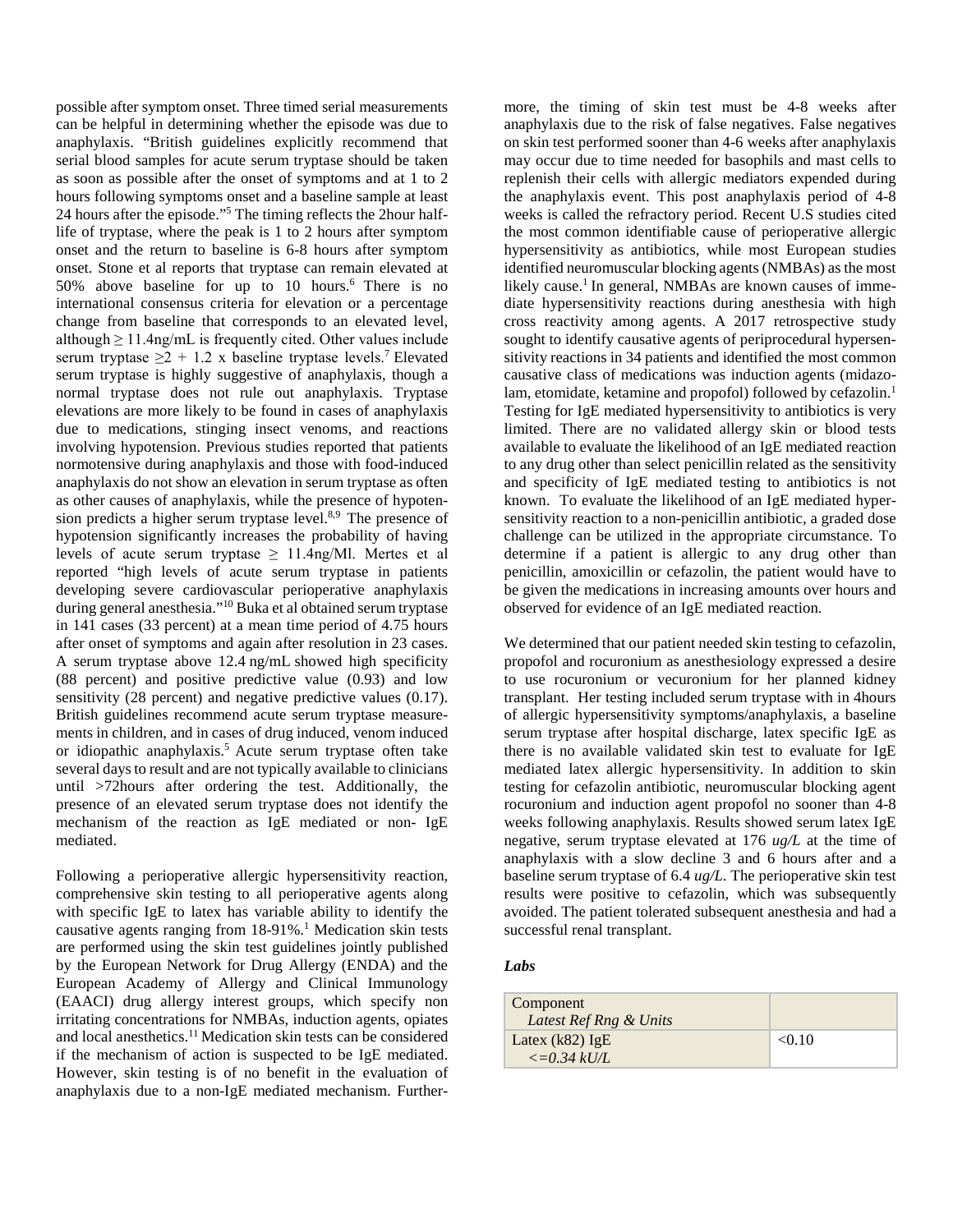#### *Serum tryptase measurements*

| Component<br>Latest Ref Rng &<br>Units                 | At the time of<br>anaphylaxis | 3 hours post<br>anaphylaxis | 6 hours post<br>anaphylaxis | 28hours post<br>anaphylaxis | 4 months post<br>anaphylaxis |
|--------------------------------------------------------|-------------------------------|-----------------------------|-----------------------------|-----------------------------|------------------------------|
|                                                        | 10:00 AM                      | $1:00$ PM                   | $4:00 \text{ PM}$           | 2:00PM                      | $12:00$ PM                   |
| Tryptase<br>$\langle 10.9 \text{ u}\text{g}/L \rangle$ | 176.0(H)                      | 69.0(H)                     | $49.8$ (H)                  | 9.3                         | 6.4                          |

#### *Skin test*

## **Intraoperative/perioperative Anaphylaxis Skin Testing**:

|                       | <b>Skin Prick Intradermal</b>       |
|-----------------------|-------------------------------------|
| Rocuronium (10mg/ml)  | Prick: 0/3mm; intradermal 0/5mm     |
| Propofol $(10mg/ml)$  | Prick: 0/3mm; intradermal 0/3mm     |
| Cefazolin (100mg/ml)  | Prick 5/5mm; intradermal: 8/24mm    |
| Histamine control     | Prick: 7/25mm; intradermal: 16/45mm |
| Sterile water control | Prick: 0/3mm; intradermal 0/3mm     |

This case illustrates the importance of serum tryptase in the assessment of perioperative anaphylaxis. Due to limitations of IgE mediated hypersensitivity testing, serum tryptase can be invaluable in establishing that a patient with multiple medical had anaphylaxis as opposed to a mimicker of anaphylaxis such as a cardiac, pulmonary or other medical disease. Acute serum tryptase (drawn within 1-2 hours of allergic hypersensitivity symptoms) has a high specificity and positive predictive value, low sensitivity and negative predicative value in the diagnosis of perioperative anaphylaxis. Serial measurements, after the onset of symptoms, at 1 to 2 hours following symptoms onset and a baseline sample at least 24 hours after the episode is helpful in the assessment of anaphylaxis, albeit impractical in outpatient anaphylaxis. Furthermore, the presence of hypotension is a significant predictor of serum tryptase  $\geq 11.4$ ng/mL and serum tryptase should be obtained in all suspected cases of medication induced drug hypersensitivity reactions.

## **REFERENCES**

- 1. **Iammatteo M, Keskin T, Jerschow E**. Evaluation of periprocedural hypersensitivity reactions. *Ann Allergy Asthma Immunol*. 2017 Oct;119(4):349-355.e2. doi: 10.1016/j.anai.2017.07.013. Epub 2017 Aug 31. PubMed PMID: 28866307.
- 2. **Castells M**. Diagnosis and management of anaphylaxis in precision medicine. *J Allergy Clin Immunol*. 2017 Aug; 140(2):321-333. doi: 10.1016/j.jaci.2017.06.012. Review. PubMed PMID: 28780940.
- 3. **Simons FE, Ardusso LR, Bilò MB, El-Gamal YM, Ledford DK, Ring J, Sanchez-Borges M, Senna GE, Sheikh A, Thong BY; World Allergy Organization**. World allergy organization guidelines for the assessment and management of anaphylaxis. *World Allergy Organ J*. 2011 Feb;4(2):13-37. doi: 10.1097/WOX. 0b013

e318211496c. Epub 2011 Feb 23. PubMed PMID: 23268454; PubMed Central PMCID: PMC3500036.

- 4. **Wongkaewpothong P, Pacharn P, Sripramong C, Boonchoo S, Piboonpocanun S, Visitsunthorn N, Vichyanond P, Jirapongsananuruk O**. The utility of serum tryptase in the diagnosis of food-induced anaphylaxis. *Allergy Asthma Immunol Res*. 2014 Jul;6(4):304-9. doi: 10.4168/aair.2014.6.4.304. Epub 2014 Feb 21. PubMed PMID: 24991453; PubMed Central PMCID: PMC4077956.
- 5. **Buka RJ, Knibb RC, Crossman RJ, Melchior CL, Huissoon AP, Hackett S, Dorrian S, Cooke MW, Krishna MT**. Anaphylaxis and Clinical Utility of Real-World Measurement of Acute Serum Tryptase in UK Emergency Departments. *J Allergy Clin Immunol Pract*. 2017 Sep - Oct;5(5):1280-1287.e2. doi: 10.1016/j.jaip. 2017.06.021. PubMed PMID: 28888252.
- 6. **Stone SF, Cotterell C, Isbister GK, Holdgate A, Brown SG; Emergency Department Anaphylaxis Investigators**. Elevated serum cytokines during human anaphylaxis: Identification of potential mediators of acute allergic reactions. *J Allergy Clin Immunol*. 2009 Oct;124(4):786-92.e4. doi: 10.1016/j.jaci.2009.07.055. Epub 2009 Sep 19. PubMed PMID: 19767073.
- 7. **Brown SG, Blackman KE, Heddle RJ**. Can serum mast cell tryptase help diagnose anaphylaxis? *Emerg Med Australas*. 2004 Apr;16(2):120-4. PubMed PMID: 15239726.
- 8. **Sala-Cunill A, Cardona V, Labrador-Horrillo M, Luengo O, Esteso O, Garriga T, Vicario M, Guilarte M**. Usefulness and limitations of sequential serum tryptase for the diagnosis of anaphylaxis in 102 patients. *Int Arch Allergy Immunol*. 2013;160(2):192-9. doi: 10.1159/ 000339749. Epub 2012 Sep 25. PubMed PMID: 23018683.
- 9. **Lemon-Mulé H, Nowak-Wegrzyn A, Berin C, Knight AK**. Pathophysiology of food-induced anaphylaxis. *Curr Allergy Asthma Rep*. 2008 May;8(3):201-8. Review. PubMed PMID: 18589838.
- 10. **Mertes PM, Laxenaire MC, Alla F; Groupe d'Etudes des Réactions Anaphylactoïdes Peranesthésiques**. Anaphylactic and anaphylactoid reactions occurring during anesthesia in France in 1999-2000. *Anesthesiology*. 2003 Sep;99(3):536-45. PubMed PMID: 12960536.
- 11. **Brockow K, Garvey LH, Aberer W, Atanaskovic-Markovic M, Barbaud A, Bilo MB, Bircher A, Blanca M, Bonadonna B, Campi P, Castro E, Cernadas JR,**